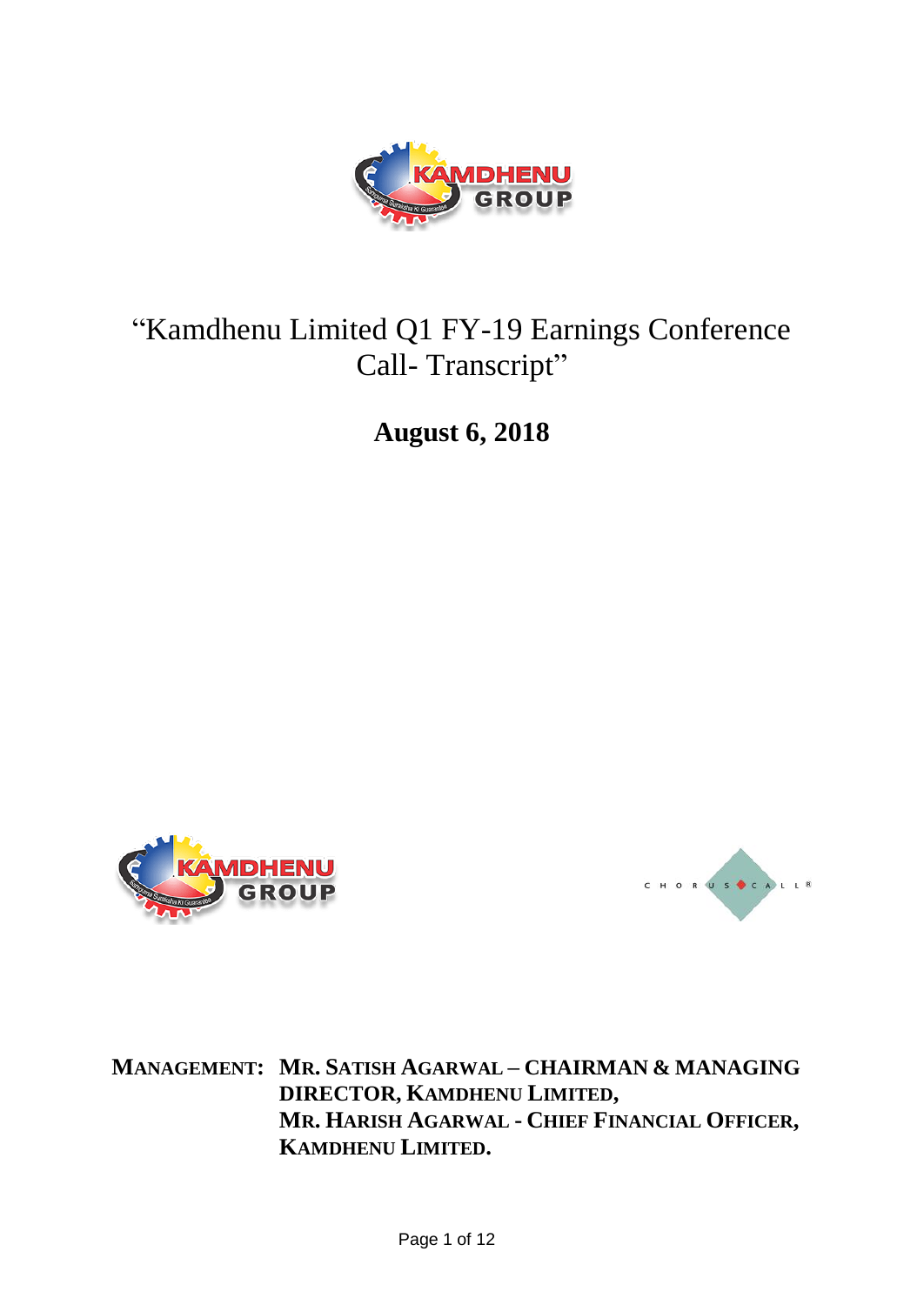

**Moderator:** Ladies and gentlemen, good day and welcome to the Kamdhenu Limited Q1 FY19 Earnings Conference Call. This conference call may contain forward looking statements about the company which are based on the beliefs, opinions and expectations of the company as on the date of this call. These statements are not the guarantees of future performance and involve risks and uncertainties that are difficult to predict. As a remainder all participant lines will be in the listen-only mode and there will be an opportunity for you to ask questions after the presentation concludes. Should you need assistance during the conference call, please signal an operator by pressing '\*' then '0' on your touchtone telephone. Please note that this conference is being recorded. I now hand the conference over to Mr. Satish Agarwal – Promoter and Chairman of Kamdhenu Limited. Thank you and over to you sir.

**Satish Agarwal:** Good morning and a very warm welcome to everyone. Along with me, I have Mr. Harish Agarwal - Chief Financial Officer and SGA our investor relations advisor. I hope you have received our result and investor presentation by now. For those who have not yet, you can view them on our website. FY 18 was a great year for us wherein Kamdhenu grew by 93% on the back of the strong demand of TMT bars and our focus on implementing strong execution strategies through our brand Kamdhenu. We have been able to create a premium of over Rs. 450 crores in the last year. We have started strongly in the Q1 of this year as well and we expect the growth momentum to continue in this year as well. Kamdhenu is the largest TMT selling brand in India, we are the largest TMT retail seller in India with around 90% of our sales being in retail sales, through our more than 6500 exclusive dealers and distributors. We ensure quick delivery of TMT bars, our USP is that we ensure delivery of any quantity within 24 hours to any place in India.

> We expect a demand of TMT steel bar to grow multifold with the kind of opportunities we see in our country. Affordable housing would be a great boost to the TMT steel sector. Recently the government has announced an early completion of 10 million rural houses by the end of 2018 ahead of 2019 deadline and a 11.8 billion urban housing by 2020, instead of 2022 deadline. Under the housing for all initiative, this will require huge amount of TMT and we expect multifold growth in the coming years. Post GST we are seeing a major shift from the unorganized segment to the organized segment. A lot of unorganized players want to shift their way to doing business and want to get associated with Kamdhenu. Our aim is to add only those franchisees who have a high production capacity. Now, we are only looking to add those who have annual capacities of over 1 lakh metric tonnes per annum. Our vision is to increase our annual production capacity or franchise business to 50 lakh metric tonnes through franchisee route.

> Now coming to our paint business, we offer a complete range of decorative paint products which include exterior and interior emulsions, water-based primers and wood finishes, aluminum paints and texture and designer paints. We have the newest offering within the premium luxury wall finish segments. We have recently launched a new series of dual paints, Kamo Dual luxury emulsion under Kamdhenu paints. Kamo Dual luxury emulsions can be applied on both exterior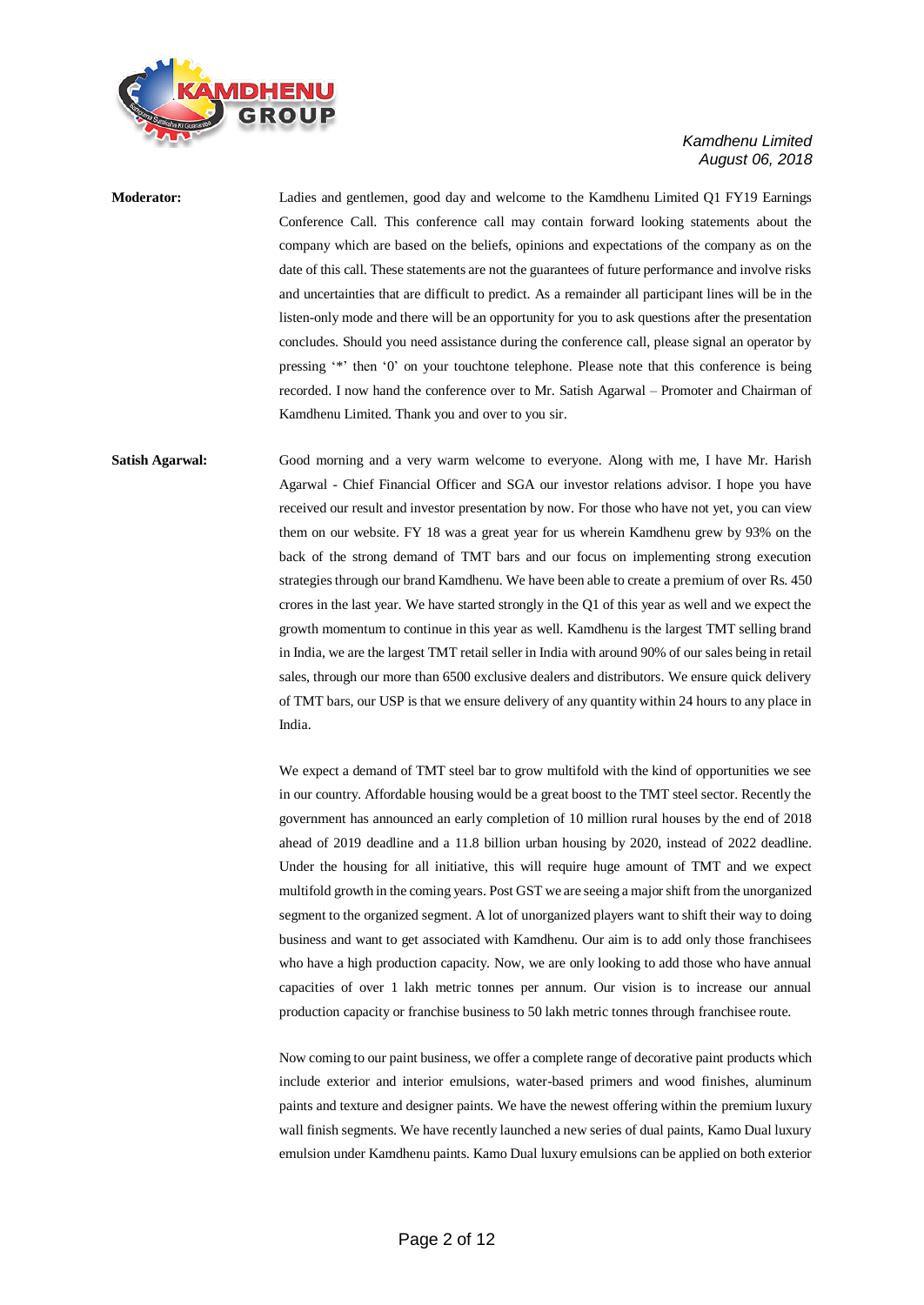

and interior surfaces which ultimately reduce the inventory cost of all the dealers and the final cost of the end user.

We have more than 4,000 dealers associated with Kamdhenu in our paint business. We have an installed capacity of 46,000 metric tonnes per annum, having over 40 SKUs across our 10 plus product categories. We currently have 32 sales depots with presence in our 21 states in India, we have 30 designer galleries in operation across India. We provide one stop shop solutions for the customers as well as painters. In the recent months we have started outsourcing model for our paint division also where in the low value products are outsourced and only the value-added products and premium products are manufactured in our own manufacturing capacity. Our target for the paint business is to focus on tapping the under penetrated market, capture market share from unorganized players and improve our product portfolio which would target the premiumization.

Now, I would like to hand over the line to Mr. Harish Agarwal to update on the operational performance of the company.

**Harish Agarwal:** Thank you sir,. I will take you all through the financials of the company.

Revenues for Q1 FY 19 are at Rs. 400 crores as compared to Rs. 228 crores in Q1 FY18, a growth of 75%. Since we have a franchisee model, which is asset light, the company should be analyzed on the basis of profit before tax, not on the EBITDA level.

Total turnover including all franchises for Q1 FY 19 are at Rs. 2900 crores, a growth of around 70% from Q1 FY 18.

Royalty income for the Q1 Rs. 19 crores, a growth of 39% from Q1 last year. Our aim is to earn royalty income over Rs. 100 crores by the financial year 2020.

In Q1 FY19 our steel business contributed, 88% where are our paint business contributed around 12%.

Profit before tax more than double for the quarter from Rs. 4 cores in Q1 FY18 to Rs. 9 crores in Q1 FY19. Profit after tax also doubled from Rs. 3 crores in Q1 FY18 to Rs. 6 crores for this quarter. With this I would like to open the floor for question and answer.

**Moderator:** Thank you very much sir. Ladies and gentlemen, we will now begin with the question and answer session. The first question is from the line of Dhruv Agarwal from Crescita Investments. Please go ahead.

**Dhruv Agarwal:** Sir, due to some line disturbance I did not get the Q1 numbers for the franchisees and the total group held together so if you could repeat that please?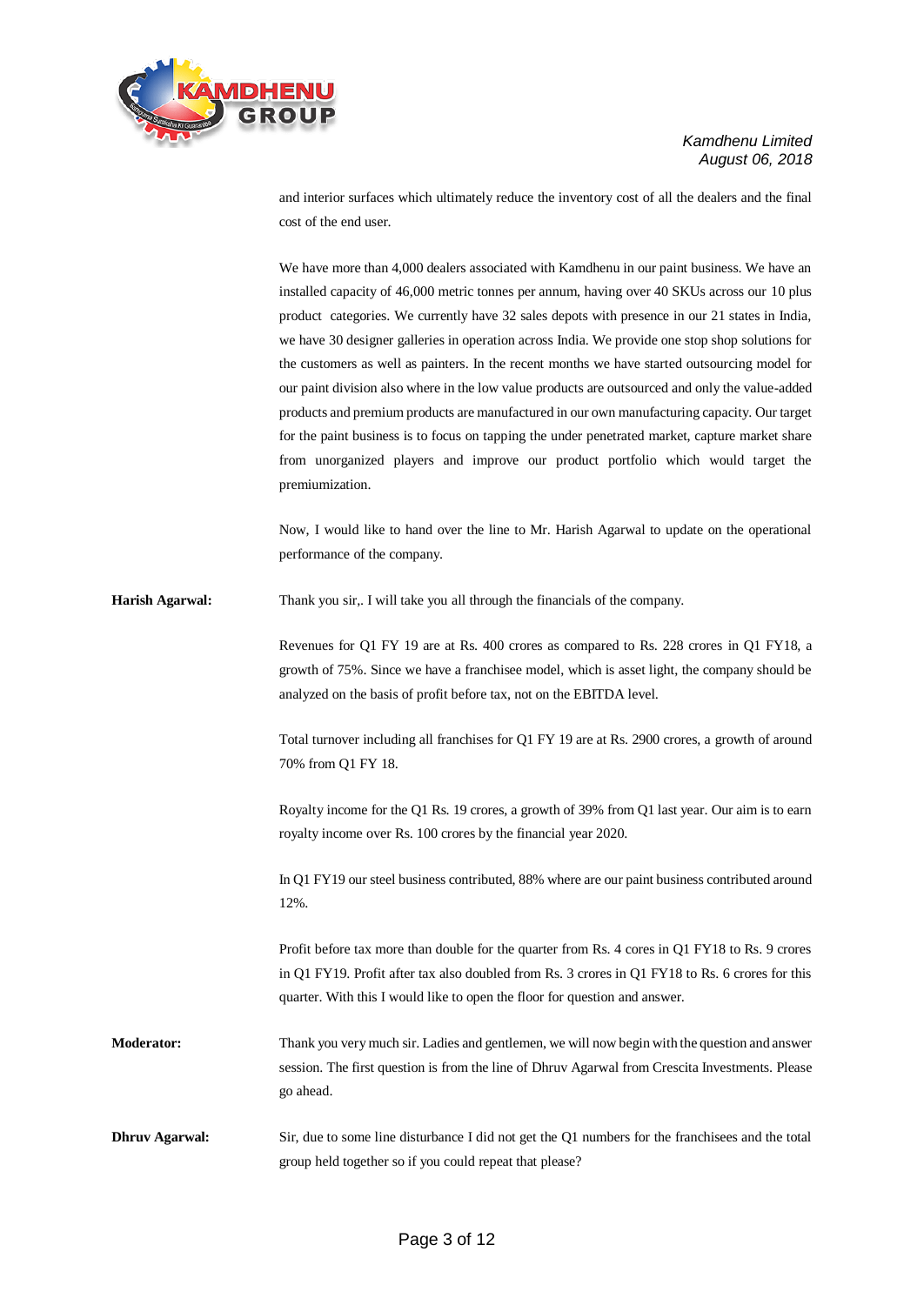

| Harish Agarwal:         | This time we have brand turnover of around Rs. 2900 crores which is a growth of 70% over the<br>Q1 of FY18.                                                                                                              |
|-------------------------|--------------------------------------------------------------------------------------------------------------------------------------------------------------------------------------------------------------------------|
| <b>Dhruv Agarwal:</b>   | Okay and sir you could give the volume numbers for the steel business for Q1?                                                                                                                                            |
| <b>Harish Agarwal:</b>  | In Q1 FY19, it was 5.25 lakh metric tonne,                                                                                                                                                                               |
| <b>Dhruv Agarwal:</b>   | And sir if you could give me the breakup between the manufacturing volume and the trading<br>volume, if you have them?                                                                                                   |
| <b>Harish Agarwal:</b>  | In this quarter, manufacturing volume was around 18,000 metric tonne, whereas trading volume<br>was 57,000 metric tonne.                                                                                                 |
| <b>Harish Agarwal:</b>  | And franchisee was 5.25 lakh metric tonne.                                                                                                                                                                               |
| Moderator:              | Thank you. The next question is from the line of Ajay Khandelwal from BOI AXA Mutual Fund.<br>Please go ahead.                                                                                                           |
| Ajay Khandelwal:        | So, what is the royalty between bars and structural steel now? I am just trying to understand that<br>is there now increase coming from the structural steel also? Because there I think we charge<br>almost 3X of bars. |
| <b>Harish Agarwal:</b>  | Actually, most of the royalties come from TMT segment. Right now, I don't have the royalty<br>break-up from the structural steel and TMT.                                                                                |
| Ajay Khandelwal:        | Okay no problem sir.                                                                                                                                                                                                     |
| <b>Harish Agarwal:</b>  | 80% of the royalty from TMT segment.                                                                                                                                                                                     |
| <b>Ajay Khandelwal:</b> | Okay and sir, how is this coated sheet business doing now?                                                                                                                                                               |
| <b>Harish Agarwal:</b>  | It is picking up.                                                                                                                                                                                                        |
| Ajay Khandelwal:        | Okay, and what about the paints business now, what are the volumes and EBITDA?                                                                                                                                           |
| <b>Harish Agarwal:</b>  | EBITDA margins is around 4.5% where as last year same quarter it was 3.5%.                                                                                                                                               |
| <b>Ajay Khandelwal:</b> | Very good, so it has improved?                                                                                                                                                                                           |
| <b>Harish Agarwal:</b>  | Yes.                                                                                                                                                                                                                     |
| Ajay Khandelwal:        | And then sir, how is the mix                                                                                                                                                                                             |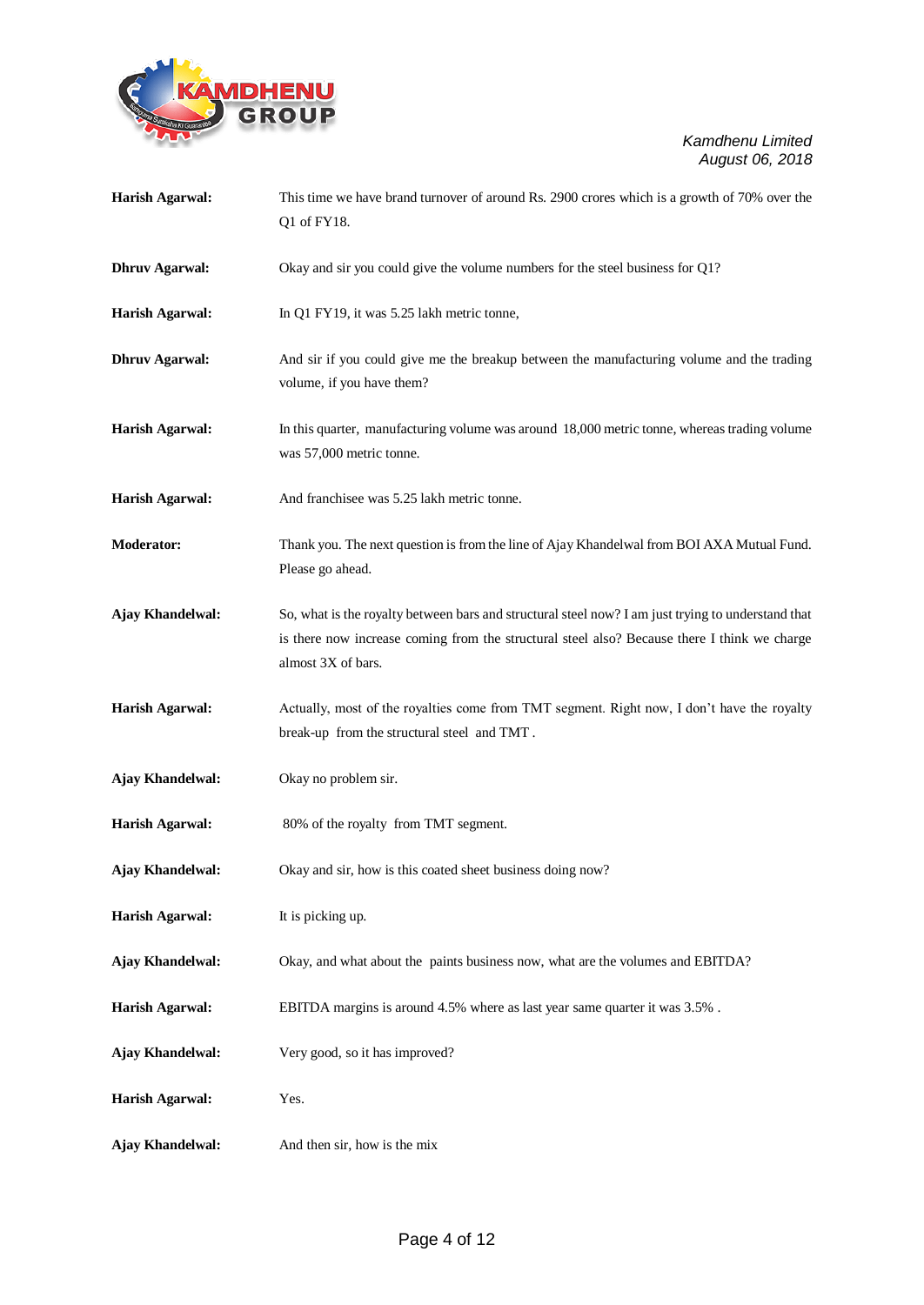

| <b>Harish Agarwal:</b> | The turnover from paint business has grown by 34%. This year we have recorded a sale of<br>Rs.49 crores as compared to Rs.37 crores last year same quarter                                                                                                                                                                                                                                                                                                                                                                                                                                                    |
|------------------------|---------------------------------------------------------------------------------------------------------------------------------------------------------------------------------------------------------------------------------------------------------------------------------------------------------------------------------------------------------------------------------------------------------------------------------------------------------------------------------------------------------------------------------------------------------------------------------------------------------------|
| Ajay Khandelwal:       | okay, so sir, do we expect Q2 to be very strong for paints?                                                                                                                                                                                                                                                                                                                                                                                                                                                                                                                                                   |
| <b>Harish Agarwal:</b> | Yes.                                                                                                                                                                                                                                                                                                                                                                                                                                                                                                                                                                                                          |
| Ajay Khandelwal:       | Diwali is in November, so do you expect Q2-Q3 both to be very strong, ?                                                                                                                                                                                                                                                                                                                                                                                                                                                                                                                                       |
| <b>Harish Agarwal:</b> | Yes.                                                                                                                                                                                                                                                                                                                                                                                                                                                                                                                                                                                                          |
| Ajay Khandelwal:       | Excellent, so sir, you also spoke in the interview about this upfront fee that you charge for<br>franchisee.                                                                                                                                                                                                                                                                                                                                                                                                                                                                                                  |
| <b>Harish Agarwal:</b> | Yes.                                                                                                                                                                                                                                                                                                                                                                                                                                                                                                                                                                                                          |
| Ajay Khandelwal:       | So, For example, if we get somebody on board for 1 lakh tonne and I think our franchise<br>agreement is for 3 years, so, what is the franchisee fee that you charge upfront and how do you<br>amortize it? Is it for 3 years that you take it in the P&L directly?                                                                                                                                                                                                                                                                                                                                            |
| <b>Harish Agarwal:</b> | No, first we account it as and when we receive the one-time execution charges, because initially<br>we have to spend some money on development of the market and also on the branding;<br>Number 1, we book the income as and when we sign the agreement and receive the royalty;<br>Number 2, about the quantum of the amount we receive from the signing the new franchisee<br>unit. depends on area to area where our premium is Rs. 5,000 there we charge Rs. 1 crore, if our<br>premium is in Rs. 1,000 then we charge Rs. 40 lakhs, that depends on case to case, region to<br>region. It is not fixed. |
| Ajay Khandelwal:       | Okay perfect. So, when you say we have received Rs. 19 crores of royalty income this quarter,<br>does that include any of this upfront fee?                                                                                                                                                                                                                                                                                                                                                                                                                                                                   |
| <b>Harish Agarwal:</b> | Yes, from total of Rs.19 Crores, one time fee contributes Rs. 52 lakhs.                                                                                                                                                                                                                                                                                                                                                                                                                                                                                                                                       |
| Ajay Khandelwal:       | Okay great. And sir, earlier we highlighted that there will be some plans for the paint division<br>which may be disclosed by the end of the quarter. So, has anything happened there?                                                                                                                                                                                                                                                                                                                                                                                                                        |
| <b>Satish Agarwal:</b> | No, we have started outsourcing the low value product and we are only focusing on our premium<br>product. And in this quarter we have launched the new product Kamo Dual which is a luxury<br>emulsion, which can be applied on interior and exterior surfaces, which is a unique product<br>gaining good traction in the market, in the last 1.5 months we have sold around 2 lakh litres of<br>this product.                                                                                                                                                                                                |
| Ajay Khandelwal:       | Very good, and is this coming from Delhi and North region?                                                                                                                                                                                                                                                                                                                                                                                                                                                                                                                                                    |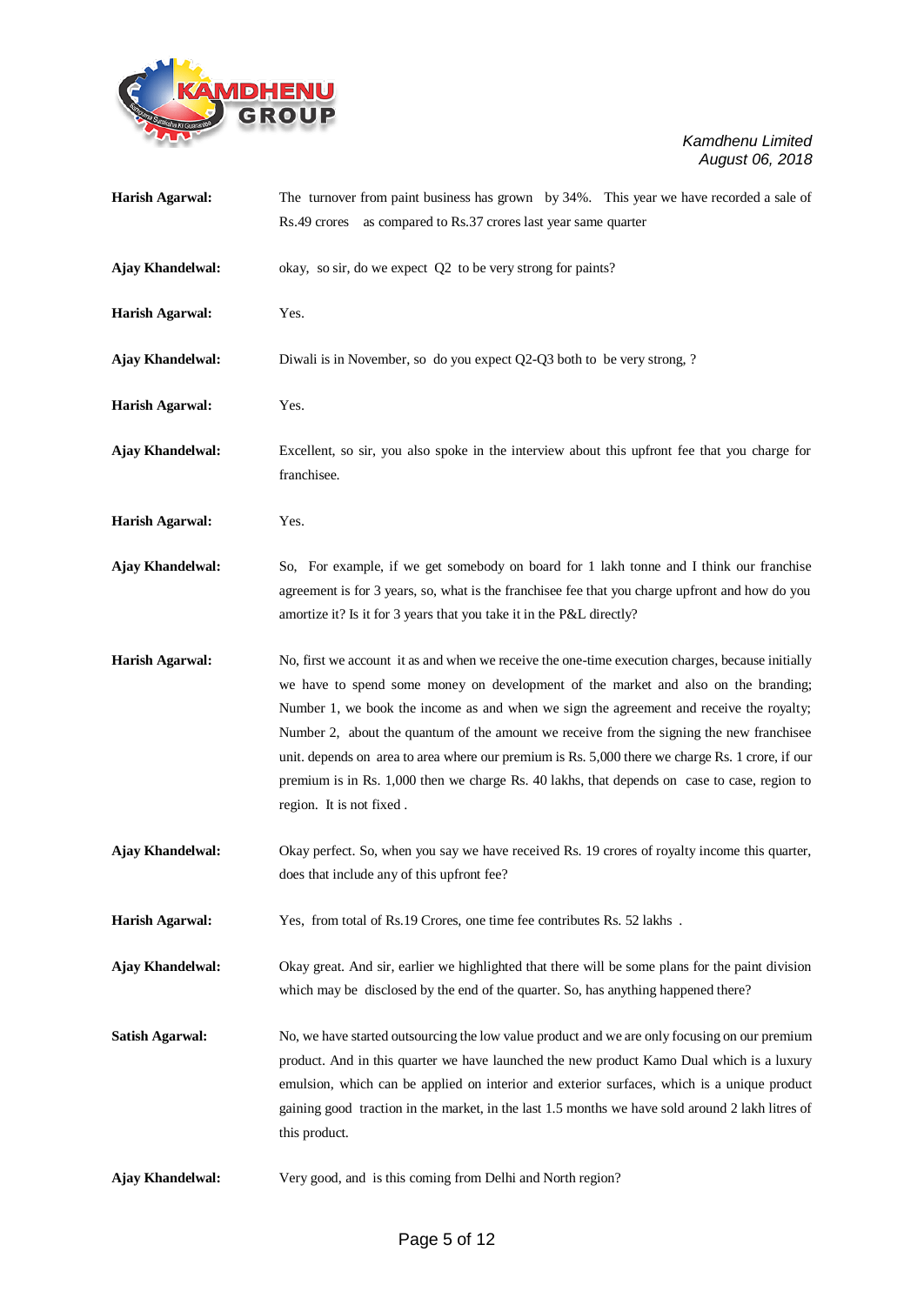

| <b>Satish Agarwal:</b> | Yes.                                                                                                                                                                                                            |
|------------------------|-----------------------------------------------------------------------------------------------------------------------------------------------------------------------------------------------------------------|
| Ajay Khandelwal:       | Okay great, just one more question. We will see increase in royalty fees but our working capital<br>and brand expenses will be similar to last year Right?                                                      |
| <b>Harish Agarwal:</b> | Yes, we are planning to streamline the branding expenses. We would not like to increase the<br>expenses in portion to sales, but it will be a little higher as compared to last year.                           |
| Ajay Khandelwal:       | So, everything will flow through the profitability then?                                                                                                                                                        |
| <b>Harish Agarwal:</b> | Yes.                                                                                                                                                                                                            |
| Ajay Khandelwal:       | Correct, perfect sir.                                                                                                                                                                                           |
| <b>Moderator:</b>      | Thank you. The next question is from the line of Anmol Das from Stewart & Mackertich. Please<br>go ahead.                                                                                                       |
| <b>Anmol Das:</b>      | My question is regarding the royalty income, for last year it was about Rs. 360 per tonne?                                                                                                                      |
| <b>Harish Agarwal:</b> | Yes.                                                                                                                                                                                                            |
| <b>Anmol Das:</b>      | So, can you give any guidance regarding this quarter and is it increasing?                                                                                                                                      |
| <b>Harish Agarwal:</b> | No, it is the same Rs. 360 in this quarter and in the last year of the same period it was Rs. 340.<br>We are focusing on increasing the volume of the product we are not focusing on increasing the<br>royalty. |
| <b>Anmol Das:</b>      | Okay. No, actually you mentioned in the last quarter that you have launched certain coated sheet<br>product which has more margins?                                                                             |
| <b>Harish Agarwal:</b> | But again, we are focusing more and more on the TMT.                                                                                                                                                            |
| <b>Anmol Das:</b>      | Okay and sir, another question on the paints division. There was an update from you regarding<br>Graphenstone joint venture, any development in that deal or has that been scrapped?                            |
| <b>Satish Agarwal:</b> | Actually, we did not find their product the way they were claiming. We had sent their product<br>in the laboratories, but we did not find positive results. So, we are not taking up this venture<br>further.   |
| <b>Anmol Das:</b>      | Okay.                                                                                                                                                                                                           |
| Moderator:             | Thank you. The next question is from the line of Ritesh Bafna from RB Securities. Please go<br>ahead.                                                                                                           |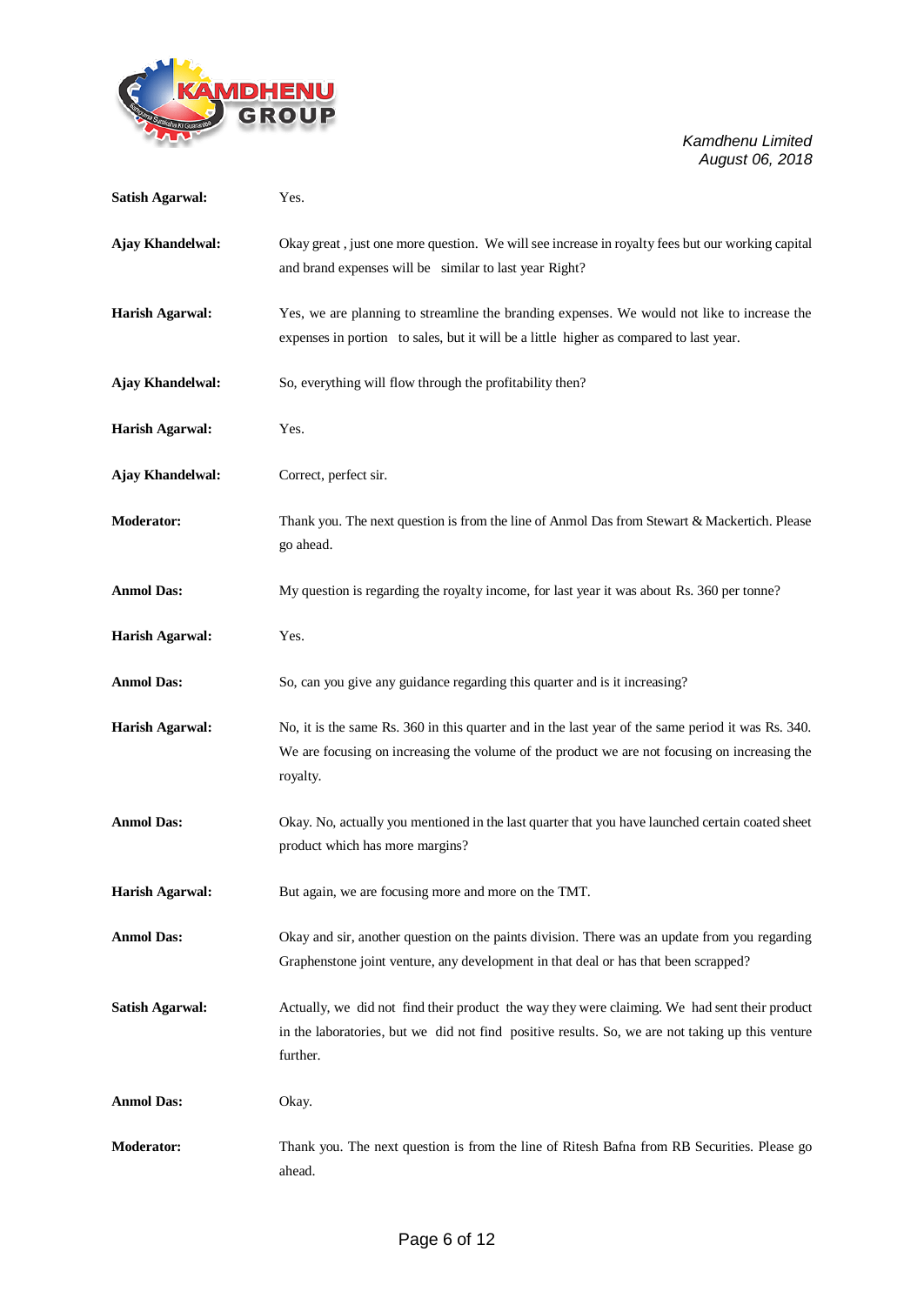

- **Ritesh Bafna:** I would just like to continue on the question that the previous participants asked on our royalty income. So, I would like to understand how do we plan to incentivize our franchisees and dealers on a regular basis? How do we keep them motivated?
- **Satish Agarwal:** Actually, after association with Kamdhenu there is a creation of premium in the market over the local brands. If earlier, they were selling their products at the rate of Rs. 40000, after association with Kamdhenu, they are able to sell their products at Rs. 42,500 so, there is a premium of Rs. 2,500 which will be shared by 4 people; Kamdhenu will receive Rs. 360 - 400 per metric tonne, distributor will get around Rs. 350, retailor/dealer will get around Rs. 800 and approximately franchisee unit will earn Rs.1000. So, everyone is in a win-win situation after being associated with our franchisee business model.
- **Ritesh Bafna:** Okay and as you mentioned that you have a good brand name so, I would like to understand do you have any ball park number in your mind to spend on creating your brand like say advertisement expenditure or marketing expenditure like do you have a particular absolute amount in the mind that you would spend every year or will it be a percentage of sales on yearly basis or will it be any other metrics?
- **Satish Agarwal:** Last year we spent around Rs. 70 crores on branding and marketing activities, of which Rs. 50 crores was spent by Kamdhenu and Rs. 20 crores by the franchisee unit. This year we are planning to increase it to some extent but not in proportion of the sales.
- **Ritesh Bafna:** Okay so will that be absolute?
- **Satish Agarwal:** Yes?
- **Ritesh Bafna:** So, you mentioned that there will be some bit of increase from the last year's amount, so I wanted to understand will that be constant in the future or that will again be dynamic?
- **Satish Agarwal:** There will be slight increase but not in the proportion of sales. But we would like to focus on increasing some of the expenditure on the branding and marketing. We will continue to incur.
- **Ritesh Bafna:** That will again be a mix of your own expenditure and from the franchises ?
- **Satish Agarwal:** Yes, this model will continue.
- **Ritesh Bafna:** Okay. Next thing is we have already 3 types of TMT bars with us right now, so are we in the process of innovating some new products in TMTs in the future?
- **Satish Agarwal:** Yes, we are working on that. In our own plant R&D process is going on and we are working on the next version. Last year, in 2017 we launched a product Kamdhenu Next. In 2013-2014 we launched Kamdhenu SS 10,000 and every 3 years we generally launch new product.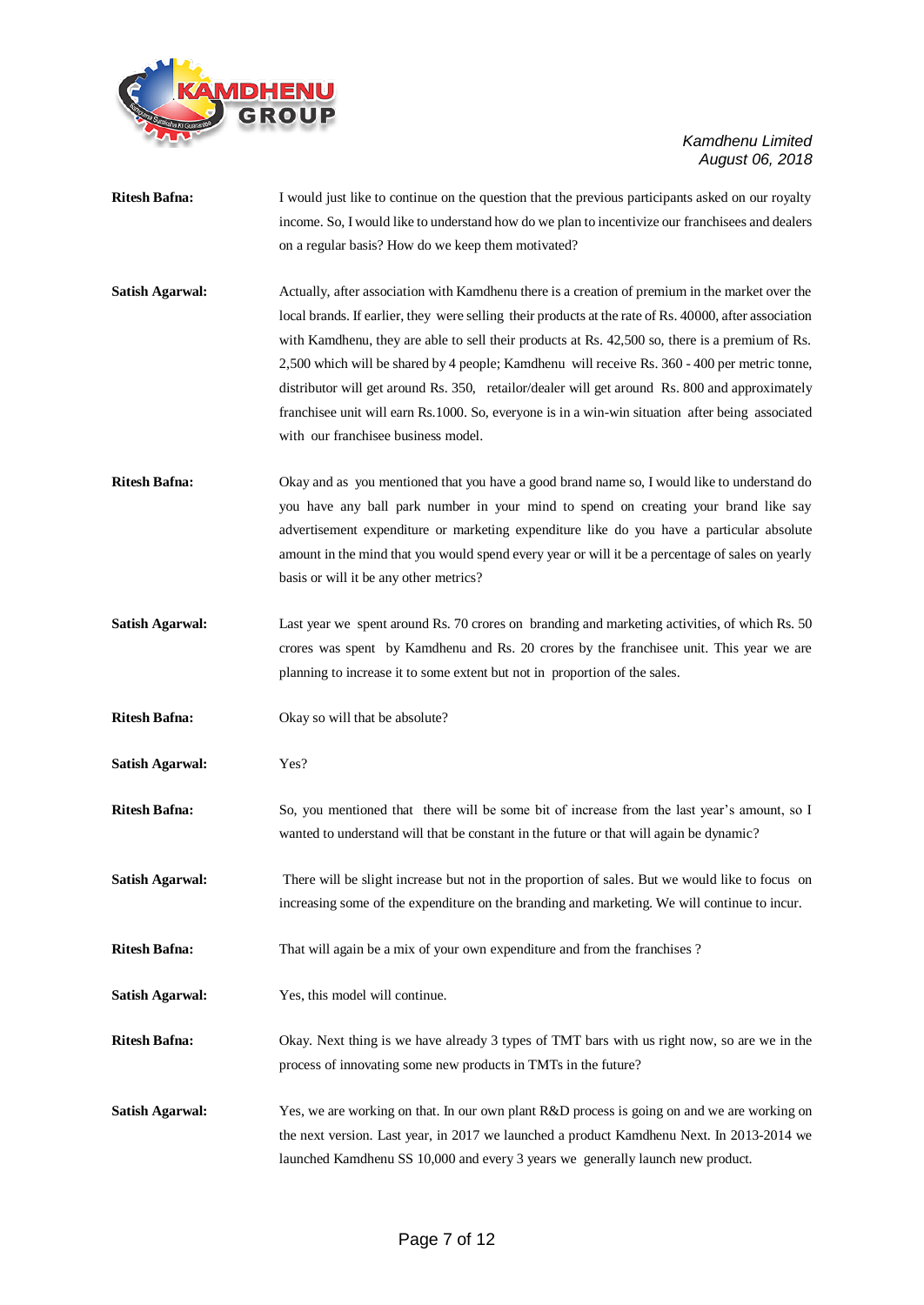

| <b>Ritesh Bafna:</b>   | Okay every 3 years you launch a new product and how do you see the market for that new<br>product?                                                                                                                                                                                                                |
|------------------------|-------------------------------------------------------------------------------------------------------------------------------------------------------------------------------------------------------------------------------------------------------------------------------------------------------------------|
| <b>Satish Agarwal:</b> | It will be good. Overall TMT demand will be high in the coming periods as there are many<br>ongoing government projects, one of which is Pradhanmantri Awas Yojna, So, overall we expect<br>demand of TMT to grow.                                                                                                |
| <b>Ritesh Bafna:</b>   | Okay so that brings me to the other question that is about our capacities. So, currently it stands<br>at around 72,000 metric tonnes per annum. So, do we plan to expand it in house or we will go<br>through the franchisee route to expand the capacities?                                                      |
| <b>Satish Agarwal:</b> | You are talking about the overall capacity or our own plant which is in Bhiwadi?                                                                                                                                                                                                                                  |
| <b>Ritesh Bafna:</b>   | So, currently 72,000 is the total capacity, right?                                                                                                                                                                                                                                                                |
| <b>Satish Agarwal:</b> | 72,000 is our own capacity we are working on increase the capacity of our plant and within this<br>year the capacity will be increase to 1,20,000 metric tonnes. We are upgrading our plant.                                                                                                                      |
| <b>Ritesh Bafna:</b>   | So, that is our own Kamdhenu's capacity, right, not including the franchise?                                                                                                                                                                                                                                      |
| <b>Satish Agarwal:</b> | Franchise is also increasing day by day and by the end of this financial year, the capacity of 2.5<br>million tonne will be increase to around 3 million tonne.                                                                                                                                                   |
| <b>Ritesh Bafna:</b>   | Okay so that includes both franchisees and you yourself as well.                                                                                                                                                                                                                                                  |
| <b>Satish Agarwal:</b> | Yes.                                                                                                                                                                                                                                                                                                              |
| <b>Ritesh Bafna:</b>   | And one more thing, can I get a geographical mix of our revenues and the franchise distribution<br>as well?                                                                                                                                                                                                       |
| <b>Harish Agarwal:</b> | Yes, we have the region wise out of total Rs. 19 crores of royalty income Rs. 5.8 crores from<br>the East region, Rs. 6.25 crores from the North region, Rs. 3.55 from the South region and Rs.<br>3.34 crores from the West region.                                                                              |
| <b>Ritesh Bafna:</b>   | Okay. So, sir, do we plan to increase our geographical presence in the geographies that are<br>contributing less to our revenues right now, any plans as such like we are strong in the North,<br>we have an overall pan India presence but any plans to make our presence more stronger in other<br>geographies? |
| <b>Satish Agarwal:</b> | Yes, we are working on that.                                                                                                                                                                                                                                                                                      |
| Moderator:             | Thank you. The next question is from the line of Diya Thakkar from NS Securities. Please go<br>ahead.                                                                                                                                                                                                             |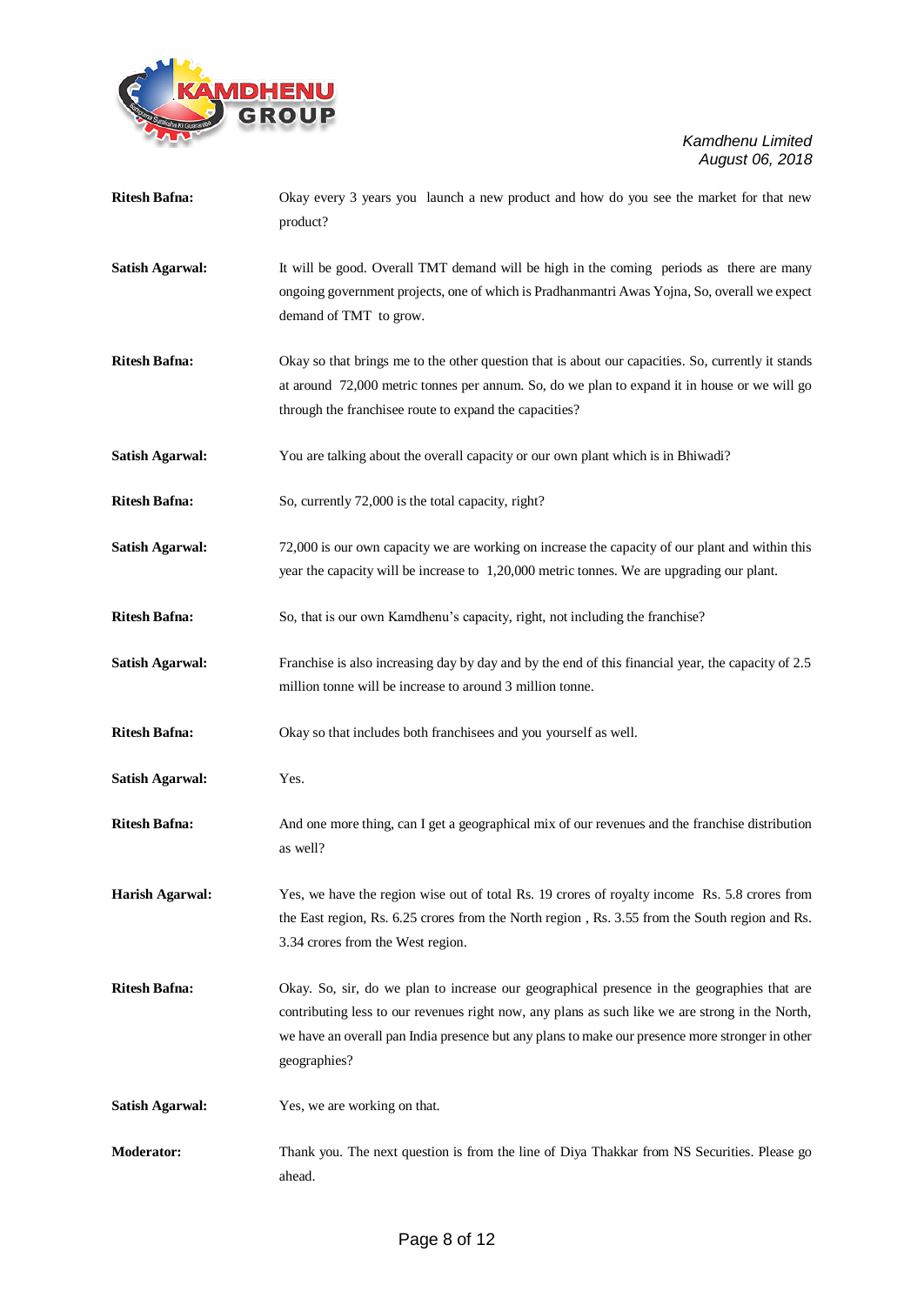

**Diya Thakkar:** Actually, I wanted to ask you the question about the paint business, like how are we looking forward to grow our paint business? How is the paint business growing and what is the growth in this quarter?

**Diya Thakkar:** How is the paint business growing and what is the growth in this quarter?

- **Satish Agarwal:** See as you know paint business is a huge market in the country around let's say Rs.40- 50,000 crores and the market is growing at an average of 20% annually. Kamdhenu has put in efforts to grow paint business as well right from the grass route levels like we did for the steel business, we have focused mainly on Tier-II, Tier-III and Tier-IV cities, though we have our presence in metro cities as well. And it is the policy of the company to provide top qualities of the paint product at an reasonable price to the customers. Last year we had achieved a target of Rs. 200 crores from Rs. 167 crores. In the current year, that is FY19 we are planning to achieve a target of Rs. 275 crores. Apart from this, those low priced products liked distemper, putties we have started outsourcing since 2017. And our effort is to come up with new and new premium products as we are seeing demand from the end consumers for this products we are working hard to make our paint business a bigger vertical in in coming future.
- **Diya Thakkar:** Okay do you think your paint business will be profitable in the future?
- **Satish Agarwal:** See when it comes to paints, Kamdhenu's products are at par with the big players, The consumers are ready to accept our products at the same price range. Practically Asian Paints and Kamdhenu's paint has the same MRP. As the size of our paint business is small overall expenses to some extent majorly fixed costs are high but gradually as and when things scale up margins will improve drastically,
- **Diya Thakkar:** Okay. My next question is that, from where do you source the raw material, like do you source it in-house
- **Satish Agarwal:** When we talk about the raw materials for the paint business, since this is a chemical industry and thousands of chemicals are used, the whole sourcing is from outside. In house we do not make any chemicals but the we focuse on R&D a lot and our R&D team is very strong and it is our responsibility to reduce cost to optimum levels and produce good quality products in the market and for that we have installed a QUB machine, which will help increase durability of the paints for 5 years, 6 years or 7 years. And all our products are tested on the machines before launching in the market.
- **Diya Thakkar:** Okay, do you have any long-term contract with the suppliers?
- **Satish Agarwal:** Yes, in the upcoming 3-4 years we are expecting at least a business of Rs.1,000 crores from the paint business which will help us adding Rs100 Crores to the bottom line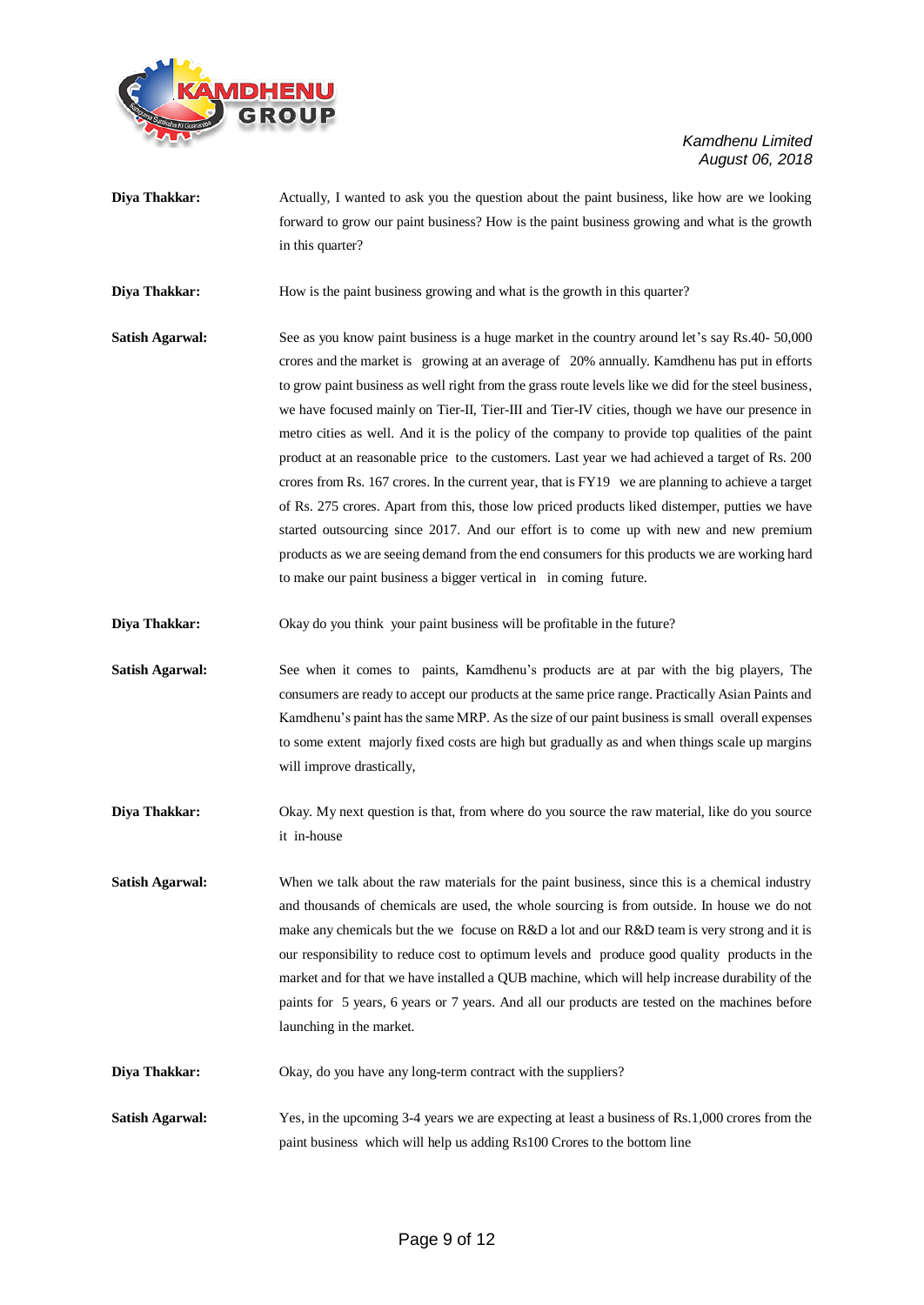

| Diya Thakkar:           | What is your capacity utilization, in paint business?                                                                                                                                                                                                                                                                                                                                                                                                          |
|-------------------------|----------------------------------------------------------------------------------------------------------------------------------------------------------------------------------------------------------------------------------------------------------------------------------------------------------------------------------------------------------------------------------------------------------------------------------------------------------------|
| <b>Satish Agarwal:</b>  | At present our capacity utilization is 50%, with some efforts we are adding some new machines<br>in the paint business for few products and we are working on adding more capacity.                                                                                                                                                                                                                                                                            |
| Diya Thakkar:           | I wanted to ask you something about the steel business. What is the capacity utilization of steel<br>business?                                                                                                                                                                                                                                                                                                                                                 |
| <b>Satish Agarwal:</b>  | Regarding overall capacity utilization, on an average it is approximately 60-65% because of<br>the power cut problems and coal issues. Last year the capacity utilization of Kamdhenu was<br>more than 65% and we are putting an effort to put new capacities through franchises and we are<br>also trying to improve the capacity of our existing plants. And if we compare Kamdhenu's<br>capacity utilization with the average we feel 65% is a good number. |
| Diya Thakkar:           | Okay and will the prices of raw material for steel rise or fall going forward? And what is your<br>view on that?                                                                                                                                                                                                                                                                                                                                               |
| <b>Satish Agarwal:</b>  | See for the last 6 -7 months the prices of steel has increased approximately Rs. 7000 to Rs. 8000<br>per tonne. I don't think the prices will increase because the prices right now are already above<br>the peak level. It may soften a bit by Rs. 500 - Rs. 1000 per tonne. But I don't think the prices<br>will increase in the immediate future. Our efforts is that whatever existing is there the growth<br>and demand should continue on that.          |
| Diya Thakkar:           | Okay but if the prices increase will there be any impact on our company? If yes, what will it be?                                                                                                                                                                                                                                                                                                                                                              |
| <b>Satish Agarwal:</b>  | See all our franchises including our own plant, the raw material for these are sponge iron, billet,<br>ingot so in the rolling mill structure not much affect comes on this as the prices of raw material<br>increases, the prices of finished products increased accordingly. If finished products prices<br>decrease, the raw material also decreases. So, in that hardly 0.1 to 0.2 impact comes, it does not<br>impact anything.                           |
| <b>Moderator:</b>       | Thank you. The next question is from the line of Mangesh Bhadang from Param Capital. Please<br>go ahead.                                                                                                                                                                                                                                                                                                                                                       |
| <b>Mangesh Bhadang:</b> | I have two questions, one is, in FY19 and FY 20 what will be the CAPEX? And second thing is,<br>what is the thought process for adding capacity at our existing plants, because anyways we are<br>going to grow through our franchises routes. So, what is the difference in terms of the capacity<br>addition that we are doing at our side?                                                                                                                  |
| Harish Agarwal:         | Actually, we are de-bottle necking our plant or you can say upgrading our plant and the capacity<br>would be increased from 72, 000 to 1,20, 000 metric tonnes. And CAPEX would be around Rs.<br>10 crores with regard to our own plant and with regard to franchisee model we are planning to<br>double our capacity over a period of 3-5 years. This year we are planning to have capacity of                                                                |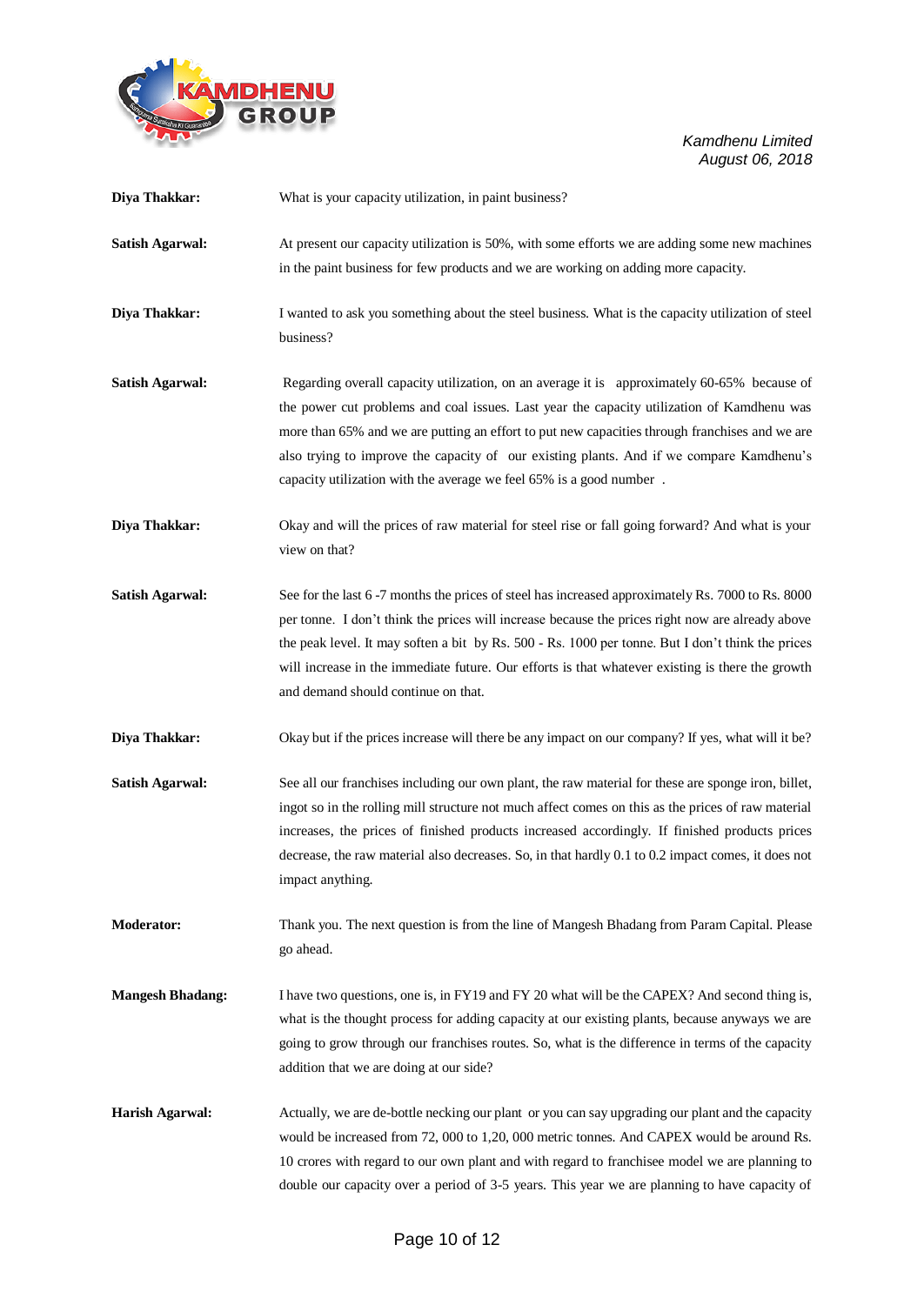

around 3 million tonne. And CAPEX would be made by the franchisee units we are not seeking any CAPEX through the increase of capacity in the franchise unit.

| <b>Mangesh Bhadang:</b> | Our working capital will remain the same?                                                                                                                                                                                                                                                                                                                                                                                                                                                                                                                                                                                                                                                                                                                                                                                                                                                               |
|-------------------------|---------------------------------------------------------------------------------------------------------------------------------------------------------------------------------------------------------------------------------------------------------------------------------------------------------------------------------------------------------------------------------------------------------------------------------------------------------------------------------------------------------------------------------------------------------------------------------------------------------------------------------------------------------------------------------------------------------------------------------------------------------------------------------------------------------------------------------------------------------------------------------------------------------|
| <b>Satish Agarwal:</b>  | Yes.                                                                                                                                                                                                                                                                                                                                                                                                                                                                                                                                                                                                                                                                                                                                                                                                                                                                                                    |
| <b>Mangesh Bhadang:</b> | So, in existing units it will only be de-bottle necking, right?                                                                                                                                                                                                                                                                                                                                                                                                                                                                                                                                                                                                                                                                                                                                                                                                                                         |
| <b>Satish Agarwal:</b>  | Yes. You can say upgrading the plant                                                                                                                                                                                                                                                                                                                                                                                                                                                                                                                                                                                                                                                                                                                                                                                                                                                                    |
| <b>Moderator:</b>       | Thank you. The next question is from the line of Amit Shah, an individual investor. Please go<br>ahead.                                                                                                                                                                                                                                                                                                                                                                                                                                                                                                                                                                                                                                                                                                                                                                                                 |
| <b>Amit Shah:</b>       | My question is based on the paint business, the government has reduced GST rates from 28%<br>to 18% so how has our business benefited from this move, and how do you see this going<br>forward?                                                                                                                                                                                                                                                                                                                                                                                                                                                                                                                                                                                                                                                                                                         |
| <b>Harish Agarwal:</b>  | See the benefit is directly passed on to the consumer as per the guidelines of the governments.<br>As soon as the GST reduces the respective benefit has been passed on to the consumer. We have<br>given an ad in the newspapers and our website, that the reduction of 10% in price on account of<br>GST the MRP has been reduced accordingly. And the business will grow, as the prices of the<br>products reduce, the buying capacity of the consumers will increase and the working capital<br>requirement will also be low, be it from our point of view or from the dealer's point of view, the<br>requirement of the working capital will reduce to the extent of 10%, the business will grow and<br>the ultimate consumer will be benefited because his buying capacity will increase. So, the paint<br>business is going to increase and there will be positive impact on the paint business. |
| <b>Amit Shah:</b>       | And do you see a shift in the demand from the un-organized sector to the organized sector<br>because of GST rate reduction?                                                                                                                                                                                                                                                                                                                                                                                                                                                                                                                                                                                                                                                                                                                                                                             |
| harish Agarwal:         | See in this, unorganized sector use to evade tax before the introduction of GST, but the fact that<br>now there is GST they won't be able to evade tax and after paying 18% they cannot even<br>compete with the organized players. So, the unbranded products, those which used to be in the<br>grey market, they are compelled to move to the organized sector. And as soon as they move to<br>the organized sector and pay 18% tax then the viability of those people will not be there. So,<br>people like us who are the big players will be benefited because the un-organized sector will be<br>eliminated.                                                                                                                                                                                                                                                                                      |
| <b>Moderator:</b>       | Thank you. Ladies and gentlemen that was the last question for today. I now hand the conference<br>over to the management for their closing comments. Over to you sir.                                                                                                                                                                                                                                                                                                                                                                                                                                                                                                                                                                                                                                                                                                                                  |